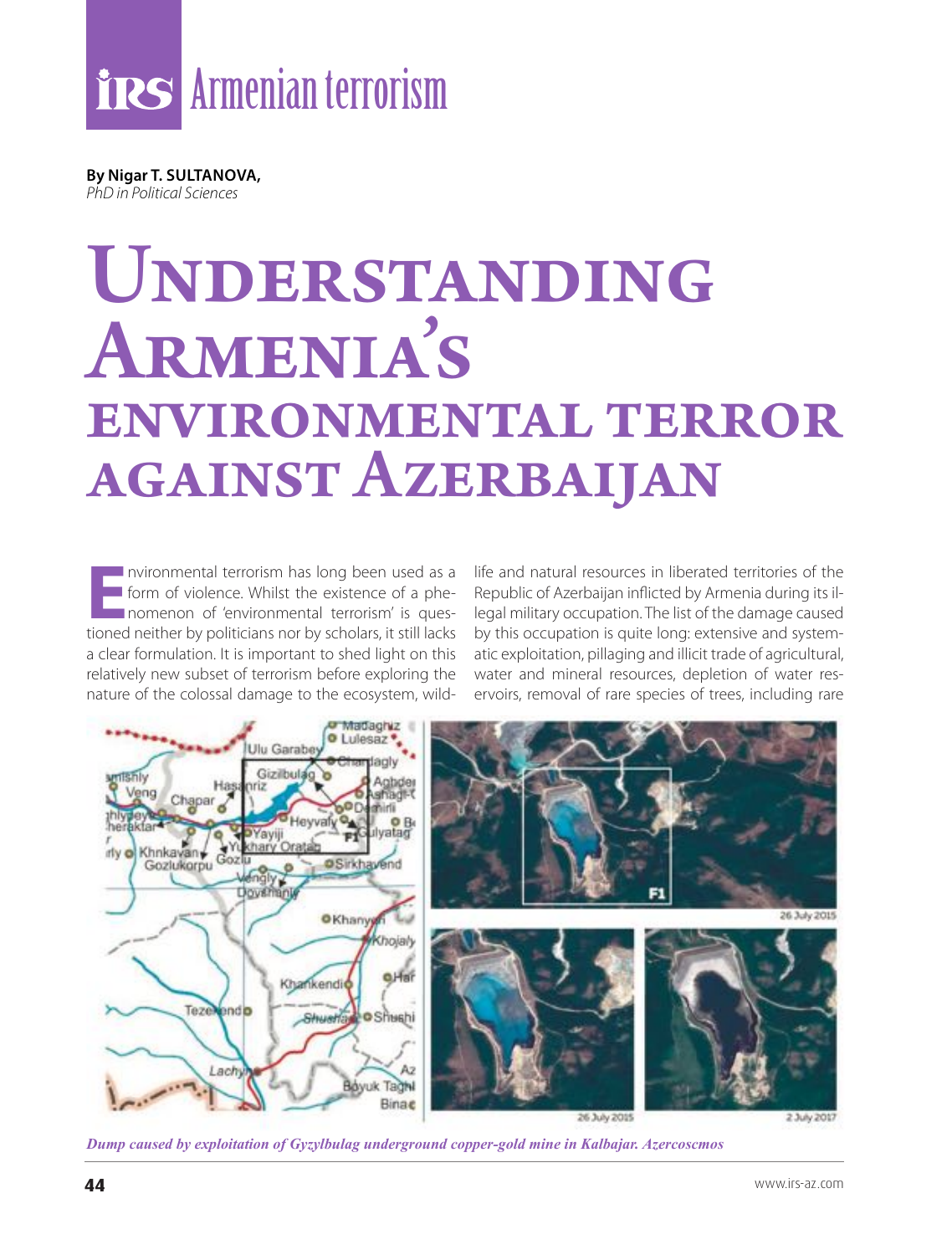

and precious trees for timber, and other damage to the environment .

Along with 'environmental terrorism', other new concepts such as 'biological terrorism', 'ecoterrorism', and many others have been introduced into scholarly debates but there is still no internationally accepted

interpretation of it. The concepts might be new and ambiguous, but the history of this dimension of terrorism precedes them. Elizabeth L. Chalecki distinguishes between environmental and eco-terrorism with the former one damaging natural resources, whilst the latter targets the built environment in defense of natural resources. However, for the purposes of this article the term 'environmental terrorism' as well as 'ecoterrorism' are used interchangeably both referring to deliberate destruction (or threat of destruction) of the environment, flora and fauna, natural resources of one country by another country, groups or individuals.

Environmental terrorism has specific features to be taken into account with regard to motivation, means, target, and enemy. It focuses on massive destruction of environmental resources among which particularly vulnerable are water, agriculture, minerals, and wildlife. There is a broad spectrum of methods its perpetration

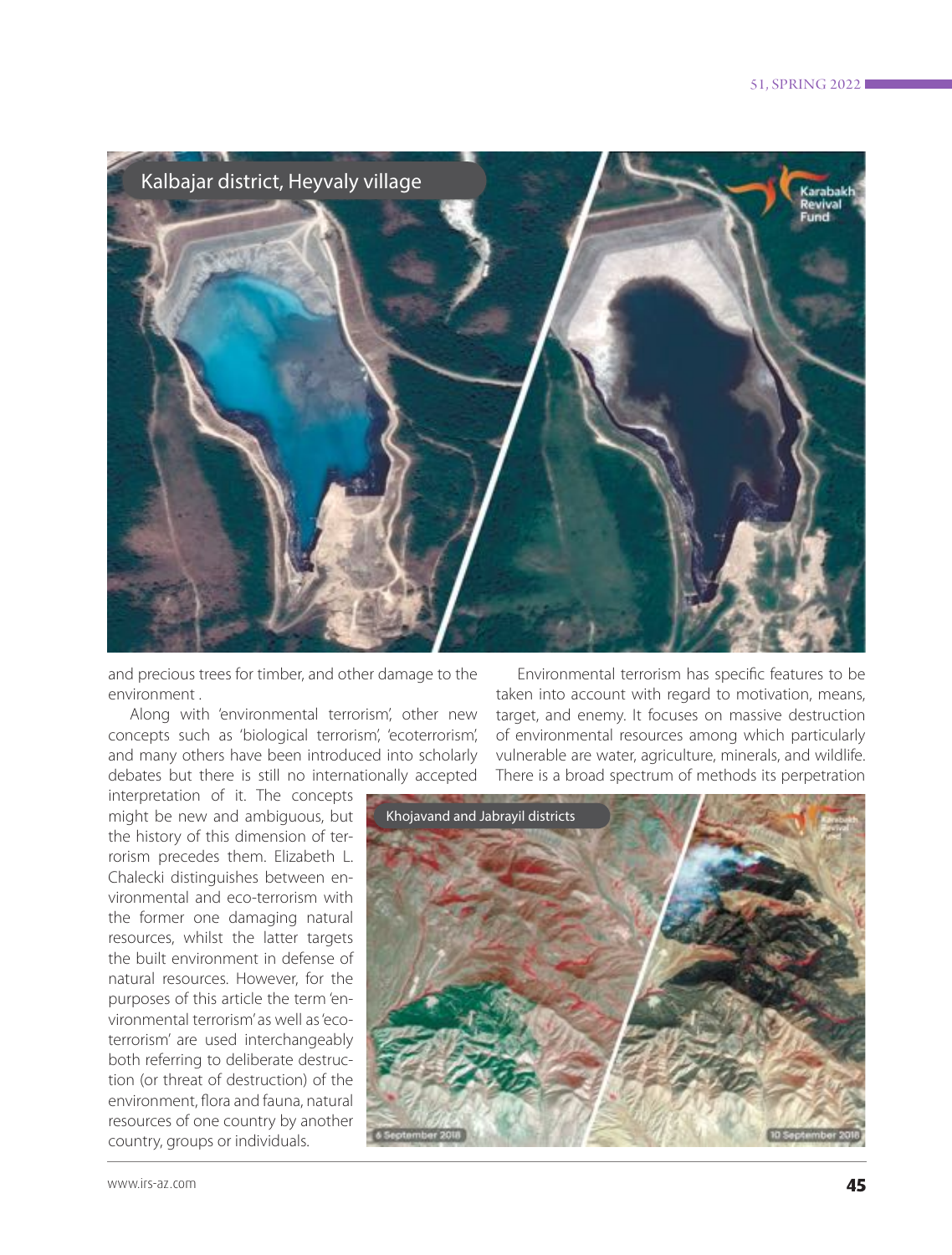### Armenian terrorism



and it pursues specific goals. In general, environmental terror attacks target nature in order to undermine the political will and cause great economic and environmental damages. It is believed that terrorist groups resort to environmental terrorism due to the fact that it requires much lower costs, can be perpetrated using only a few people, and while being simple to plan causes more extensive destruction than conventional



terrorism.

According to Daniel Schwartz, an act of environmental destruction can be termed as 'environmental terrorism' only when (1) the act or threat breaches national and/or international laws governing the disruption of the environment during peacetime or wartime and (2) the act or threat exhibits the fundamental characteristics of terrorism (i.e. has specific objectives and is aimed at a symbolic target) .

While ecological sensitivity is increasing and public awareness of climate change is growing all over the world, terrorists still refer to different methods of environmental terrorism and there are precedents that show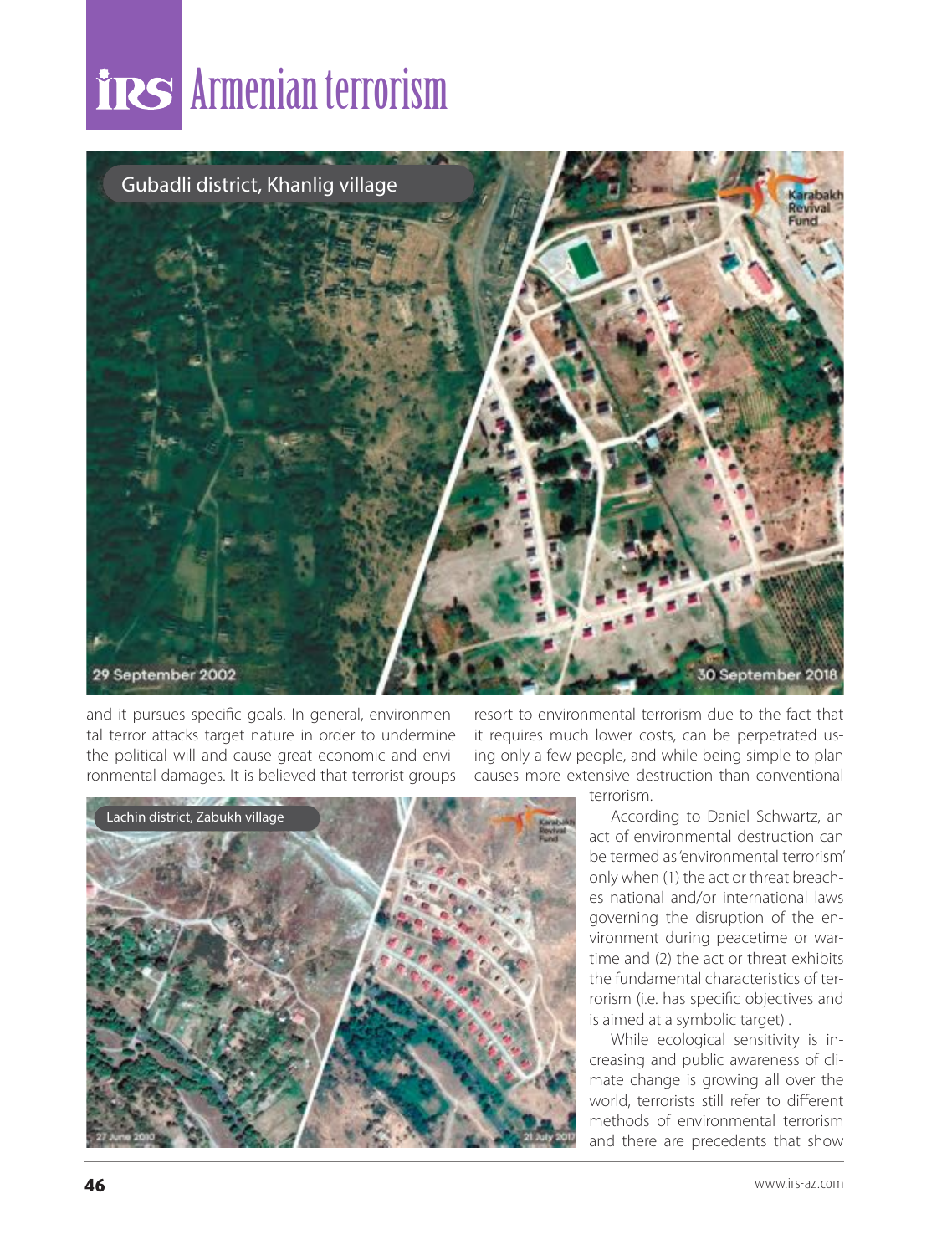continued targeting of the environment in order to achieve political goals. Unfortunately, while ecoterrorism remains in the forefront of international attention, the ambiguity of existing laws and definitions create loopholes for perpetrators to avoid responsibility for their crimes.

The former Armenia-Azerbaijan conflict began with Armenia's ungrounded territorial claims to Azerbaijani lands. As a result of the military aggression of Armenia against Azerbaijan in 1988-1994, over 20 percent of its internationally recognized territories were occupied by Armenia. The four UN Security Council resolutions of 1993 (822, 853, 874

and 884), demanding the immediate withdrawal of Armenian troops from the occupied Azerbaijani territories, had not been implemented up until the 44-day Patriotic War (27.10.2020-10.11.2020), when Azerbaijan, under the leadership of Supreme Commander-in-Chief of the Armed Forces of the Republic of Azerbaijan, President Ilham Aliyev put an end to the Armenian occupation and restored its territorial integrity.

Armed conflicts are one of the most devastating experiences of mankind which have massive environmental impacts. Ecological damage in the liberated territories of Azerbaijan, including pollution, arson, deforestation, illegal exploitation of mineral deposits, etc.

is the result of a policy of deliberate environmental terror committed by Armenia from the early days of its military occupation. The environmental costs may be of much greater importance for the future of the South Caucasus region and beyond.

The illegal exploitation of Azerbaijan's natural resources by Armenia has caused colossal damage to biodiversity: the Basitchay, Garagol, Gubadli, Dashalti, Arazboyu and Lachin State Nature Reserves were subject to environmental terror. Forests, including two-millennia-old plane trees, were destroyed, trees were cut down en masse and sold. Satellite imagery of the region obtained by



Azerbaijan's satellite operator "Azercosmos" provides a clear understanding of the environmental catastrophe in the liberated territories. According to "Azercosmos", over 54,000 hectares of forested areas were completely destroyed since 1988.

Another reprehensible fact is that the exploitation and pillage of natural resources and other wealth in the formerly occupied territories of Azerbaijan was a lucrative business for Armenia and the puppet separatist regime it had established in those territories. Furthermore, the involvement of foreign companies in the formerly occupied territories of Azerbaijan is also well-evidenced. Regretfully, the illegal production of different



www.irs-az.com **47**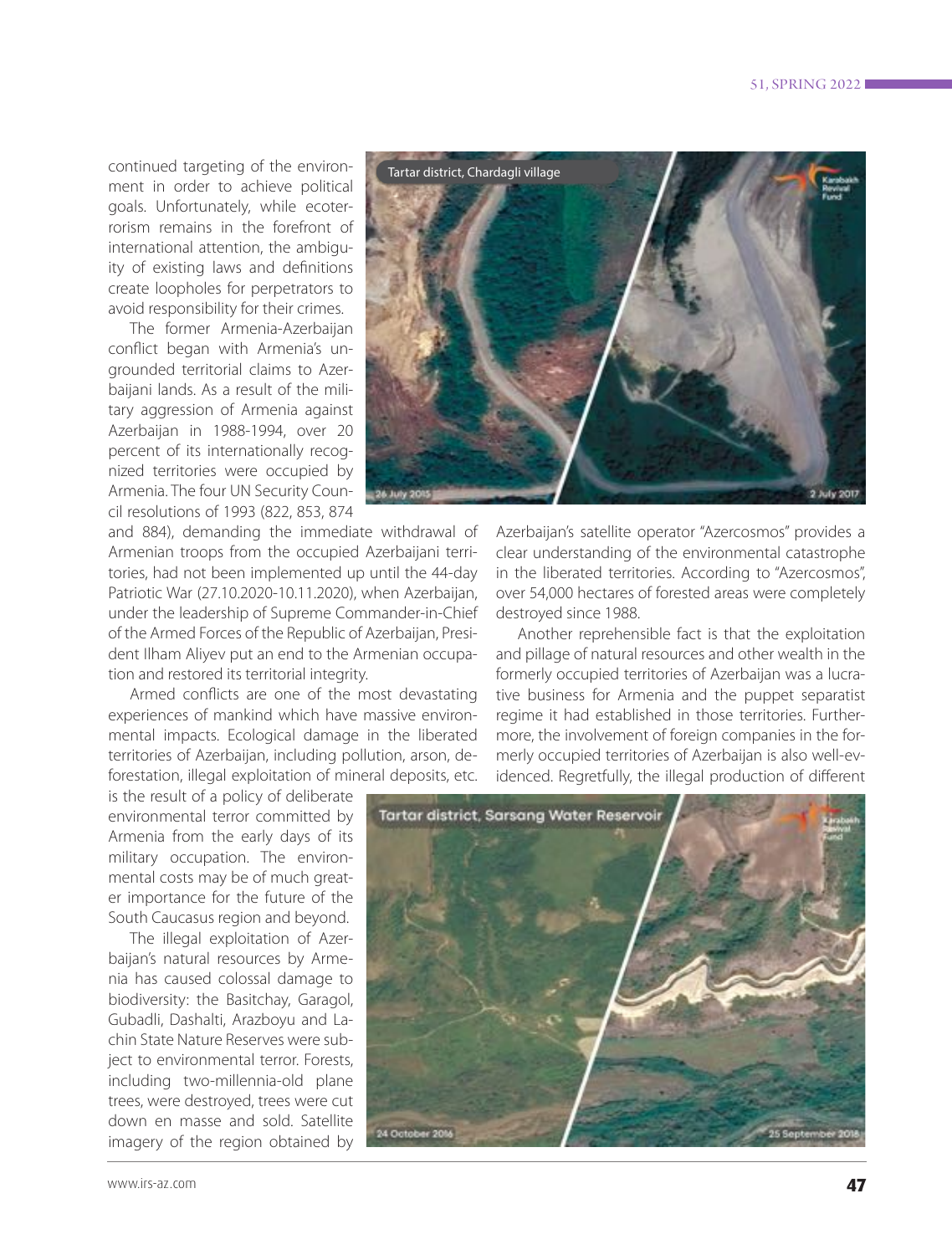# Armenian terrorism

*Ruined cities and villages – this is the state in which the Azerbaijani army found the lands liberated from Armenian aggressors*



materials, including those made of wood, developed on these lands with the participation of foreign companies which pursed predatory practices and paid no heed to the environment. Along with Armenia, foreign companies also illegally exploited Azerbaijan's natural resources in the formerly occupied territories and participated in the illegal cultivation of land in these areas. Valuable species of trees, including nut-trees, oaks, Eldar's pines and others that are under special protection were subjected to cutting for timber and exportation from these territories for furniture, barrel and rifle production.

Hundreds of fields of ore, non-metallic, construction and building materials, underground freshwater, and thermal-mineral water deposits in the territories of Kalbajar, Lachin, Gubadli, Jabrayil, and Zangilan districts were heavily damaged by the illegal and large-scale exploitation by Armenia. Around 163 mineral deposits were exploited without any regard for environmental implications, including the Soyudlu and Vejneli gold deposits, the Gyzylbulag gold and copper fields, the Damirli porphyry copper (molybdenum) deposit, etc. The exploitation of natural resources was accompanied by associated ecological disasters. As a result of the predatory mining, numerous contaminated toxic waste products saturated with heavy metals and other dangerous substances were left deposited without any treatment in structurally unsafe tailings.

The famous thermo-mineral waters of Tutgun and Istisu, particularly notable for their favorable gas and chemical composition, high temperature and large natural resources, were destroyed and looted. Seven relict lakes of ecological significance in the liberated territories of Azerbaijan were severely affected by anthropogenic impacts.

Another clear manifestation of environmental terror was the intentional blocking by Armenia of the flow of the Tartar River. Armenia cut off river flow in summer, leaving hundreds of thousands of hectares of land without water supply, and unblocked it in winter on purpose to create flooding. Similarly, Armenia manipulated the water of the Sarsang reservoir.

During the April battles in 2016 and the 44 days of the Patriotic War in 2020, Armenia actively used banned phosphorus munitions, which, along with human casualties, created challenges to the environment in the region. Poisonous discharge into water has been the source of a massive fish die off in the Araz River. Unexploded phosphorus projectiles were identified and decommissioned by Azerbaijan with the participation of OSCE representatives and military attaches. Using phosphorus munitions, Armenia set Shusha forests on fire. With regard to this crime, Armenia has been circulating false and distorted information, accusing Azerbaijan of using incendiary weapons, which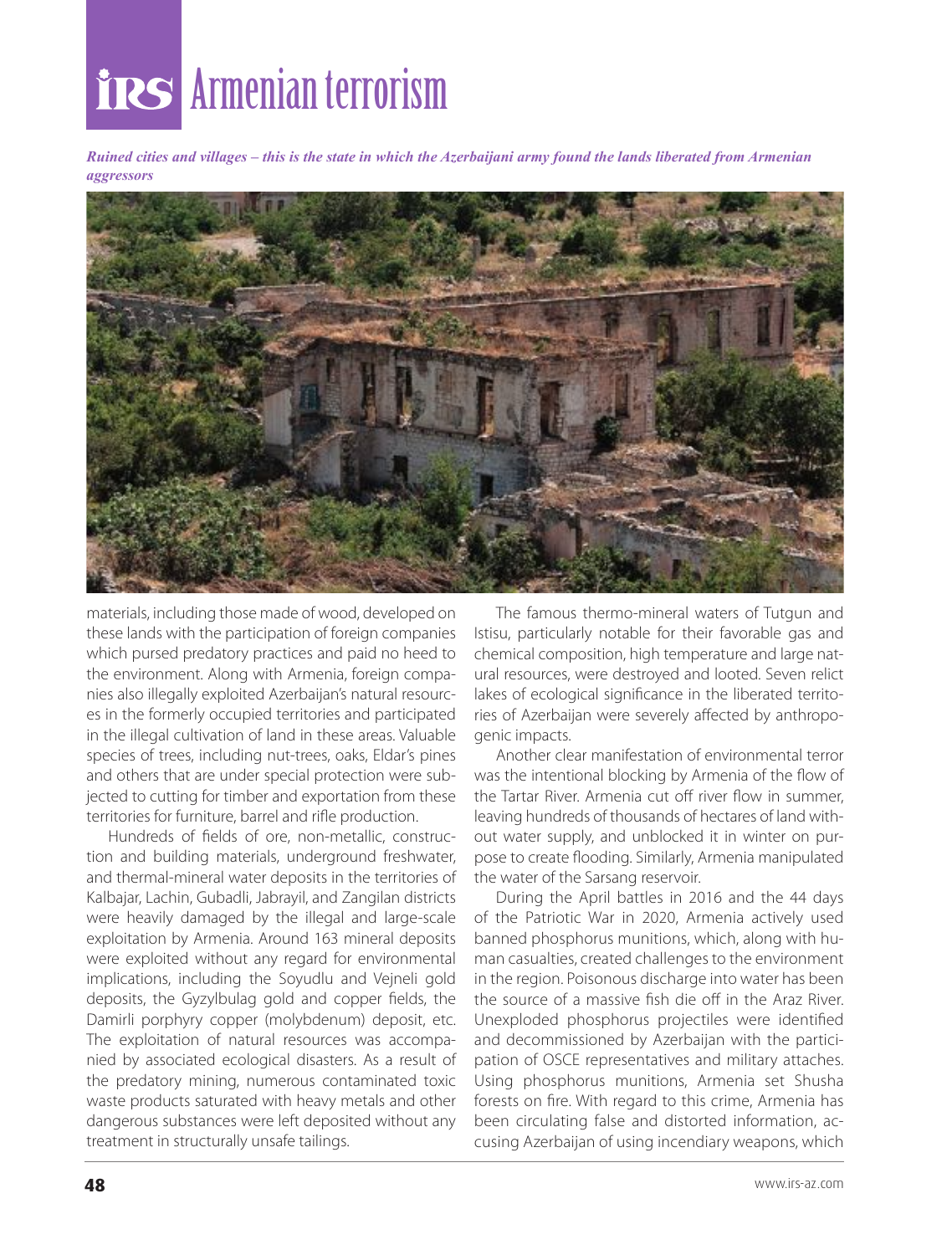

*During Armenian occupation, the forests and rivers of Karabakh suffered colossal damage*

is nothing but blame-shifting and a tactic of evading responsibility.

Environmental degradation in the formerly occupied territories has reached such an alarming level that even Armenian-based environmental organizations have expressed their concern. Nevertheless, Armenia has continued to commit environmental crimes, including those during the handover of Kalbajar district to Azerbaijan, which, upon Armenia's request, Azerbaijan agreed to delay. Armenians showed unmatched savagery to the entire world by setting fire to settlements, cutting down trees and burning forests. The unprecedented burning of beehives by the withdrawing occupying forces is an act of environmental terrorism harmful to the entire region.

Unfortunately, there is still an urgent need to stop the continuing environmental damage to the region. Armenia's Gajaran copper-molybdenum plant and the Gafan ore refinery are contaminating the western tributary of the Araz River, the Okhchuchay River (a trans-boundary river shared with Armenia) that eventually flows into the Caspian Sea via the Kura River. This pollution can have detrimental consequences for millions of people, as well as the fauna and flora of the entire region.

Azerbaijan has always been open to ground-based environmental and technical assessments and sought to draw international attention to the rapid deterioration of the ecological situation in the formerly occupied regions. In response to the proposal of Azerbaijan, UN General Assembly's resolution entitled "The situation in the occupied territories of Azerbaijan" (2006) stressed the necessity of urgently conducting an environmental operation and called for an assessment of the shortand long-term effects of the fires on the environment of the region and measures for its rehabilitation. In 2006, an OSCE fact-finding mission documented the first series of massive wildfires in the eastern part of the then occupied Azerbaijani territories. Resolution 2085 (2016) of the Parliamentary Assembly of the Council of Europe deplored "the fact that the occupation by Armenia of Nagorno-Karabakh and other adjacent areas of Azerbaijan creates… humanitarian and environmental problems for the citizens of Azerbaijan living in the Lower Karabakh valley."

When speaking about the reaction of international media to Armenia's environmental terror against Azerbaijan, the international media (Western in particular) refrained from mentioning the perpetrator and the fact that the above-mentioned acts of terror were part of Armenia's deliberate strategy of environmental terrorism as a result of which thousands hectares of forests and the unique ecosystem are now facing the threat of extinction. Azerbaijan has repeatedly addressed international community on the subject of environmental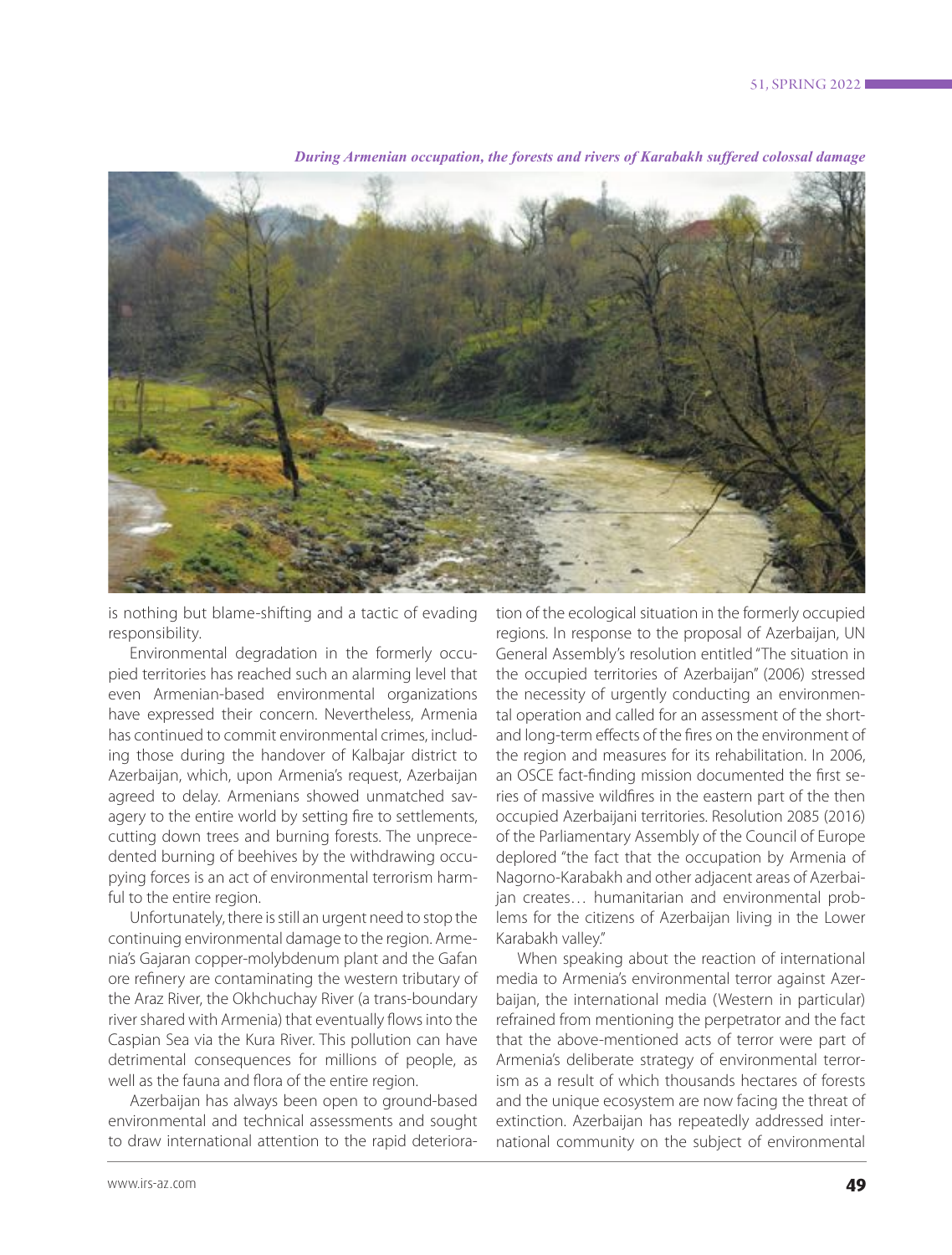# Armenian terrorism

*Azerbaijani ecologist takes water samples in the Okhchu-chay river to determine the degree of pollution. 2021 photo*



damage and presented the facts of aggression against nature to international organizations. The observations demonstrate an alarming rate of deforestation, including the areas with endangered tree species. No reaction at all or feedback with general wording were received from international organizations. It goes without saying that the environmental threats are not confined only to these territories, but also threaten the region on a wider scale.

After the second Karabakh war, Azerbaijan, along with the demining process, initiated large-scale rehabilitation and reconstruction work, which will contribute to establishing the necessary infrastructure, as well as the restoration of ecological balance in the liberated territories. The first "smart village" project has already been launched in Zangilan district. There are also plans to restore cultivated areas, develop crop production, fruit growing and animal husbandry in order to ensure a "Great Return" of former IDPs to their native lands. This gradual process envisages the first group of former IDPs to be settled in Zangilan and then in pilot villages of Aghdam, Jabrayil, Fuzuli and Khojavand districts.

On 24 November 2020, the Coordination Headquarters was created by an order of the President of the Republic of Azerbaijan to facilitate a centralized solution of issues in the liberated territories. A Working Group on Environmental Issues of the Interdepartmental Center under the Coordination Headquarters was established to supervise the progress of work on the revision of the

geological maps of the liberated territories, the reassessment of the balance of mineral resources according to the stock data, audits and monitoring on deposits plundered by Armenia and an assessment of the caused damage.

Agricultural activities have already begun with winter crops sown on an area of more than 7,000 hectares. Residents of Kalbajar and Lachin districts engaged in beekeeping and animal husbandry are supported by the government via specially tailored pilot projects.

In order to increase and protect forest areas, a "Program for the restoration of the forest fund in 2022-2026" has been prepared.

The program envisages reforestation of about 30,000 hectares of forest fund in the Karabakh and East Zangazur economic regions. The big advantage is that the soil and climate conditions of Karabakh are conducive to the establishment of new forest belts. Within the framework of large-scale afforestation measures in lands cleared of mines, a total of 20,000 tree seedlings, as well as about 2 tons of oak and eastern plane seeds, have been planted in Zangilan, Gubadli, Fuzuli, Aghdam, Jabrayil, Shusha, Kalbajar, Lachin and Khojavand districts since the beginning of 2021. President of the Republic of Azerbaijan Ilham Aliyev and First Lady Mehriban Aliyeva planted trees in the Central City Park to be built in, as well as the Jidir Duzu plain and the Basitchay reserve. Fish were released into the Basitchay. Together with the Turkish Ministry of Agriculture, a "Friendship Forest" on an area of 20 hectares will be laid around the city of Jabrayil.

The liberated areas have been declared by President of Azerbaijan Ilham Aliyev a green energy zone: a 240-megawatt solar power plant funded by BP will be built in Jabrayil and Zangilan districts, which are ahead in terms of the number of sunny days.

In conclusion, it should be emphasized that the international community is gradually moving towards a general awareness of how elements of the global ecosystem are closely interconnected, and it is hoped that countries will come to consensus on the problematic of environmental terrorism which impacts (sometimes irrevocably) their societies at local, regional and inter-